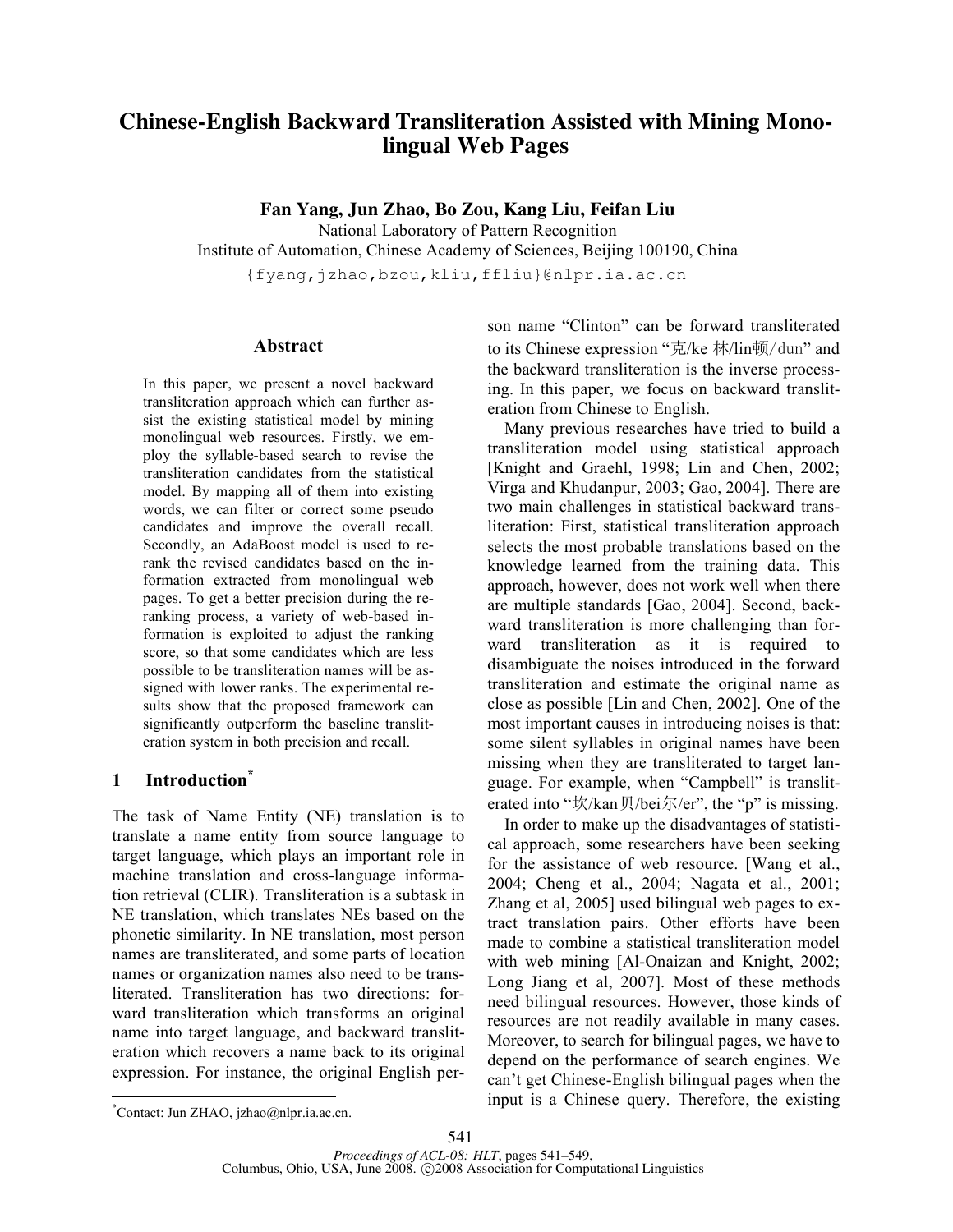assistance approaches using web-mining to assist transliteration are not suitable for Chinese to English backward transliteration.

Thus in this paper, we mainly focus on the following two problems to be solved in transliteration.

**Problem I**: Some silent syllables are missing in English-Chinese forward transliteration. How to recover them effectively and efficiently in backward transliteration is still an open problem.

**Problem II:** Statistical transliteration always chooses the translations based on probabilities. However, in some cases, the correct translation may have lower probability. Therefore, more studies are needed on combination with other techniques as supplements.

Aiming at these two problems, we propose a method which mines monolingual web resources to assist backward transliteration. The main ideas are as follows. We assume that for every Chinese entity name which needs to be backward transliterated to an English original name, the correct transliteration exists somewhere in the web. What we need to do is to find out the answers based on the clues given by statistical transliteration results. Different from the traditional methods which extract transliteration pairs from bilingual pages, we only use monolingual web resources. Our method has two advantages. Firstly, there are much more monolingual web resources available to be used. Secondly, our method can revise the transliteration candidates to the existing words before the subsequent re-ranking process, so that we can better mine the correct transliteration from the Web.

Concretely, there are two phases involved in our approach. In the first phase, we split the result of transliteration into syllables, and then a syllablebased searching processing can be employed to revise the result in a word list generated from web pages, with an expectation of higher recall of transliteration. In the second phase, we use a revised word as a search query to get its contexts and hit information, which are integrated into the AdaBoost classifier to determine whether the word is a transliteration name or not with a confidence score. This phase can readjust the candidate's score to a more reasonable point so that precision of transliteration can be improved. Table 1 illustrates how to transliterate the Chinese name " $\sqrt{q}$  /a $\pi$ ) 西/xi" back to "Agassi".

| Chinese | Transliteration | Revised   | Re-rank |
|---------|-----------------|-----------|---------|
| name    | results         | Candidate | Results |

| 阿加西<br>a 11a x1<br>Agassi | aggasi<br>agahi<br>agacy<br>agasie | agası<br>agathi<br>agathe<br>agassi | agassi<br>agası<br>agache<br>agga |
|---------------------------|------------------------------------|-------------------------------------|-----------------------------------|
|                           |                                    | $\cdots$                            | $\cdots$                          |

Table 1. An example of transliteration flow

The experimental results show that our approach improves the recall from 41.73% to 59.28% in open test when returning the top-100 results, and the top-5 precision is improved from 19.69% to 52.19%.

The remainder of the paper is structured as follows. Section 2 presents the framework of our system. We discuss the details of our statistical transliteration model in Section 3. In Section 4, we introduce the approach of revising and re-ranking the results of transliteration. The experiments are reported in Section 5. The last section gives the conclusion and the prediction of future work.

#### **2 System Framework**

Our system has three main modules.





1) *Statistical transliteration*: This module receives a Chinese Pinyin sequence as its input, and output the *N*-best results as the transliteration candidates.

2) *Candidate transliteration revision through syllable-based searching*: In the module, a transliteration candidate is transformed into a syllable query. We use a syllable-based searching strategy to select the revised candidate from a huge word list. Each word in the list is indexed by syllables, and the similarity between the word and the query is calculated. The most similar words are returned as the revision results. This module guar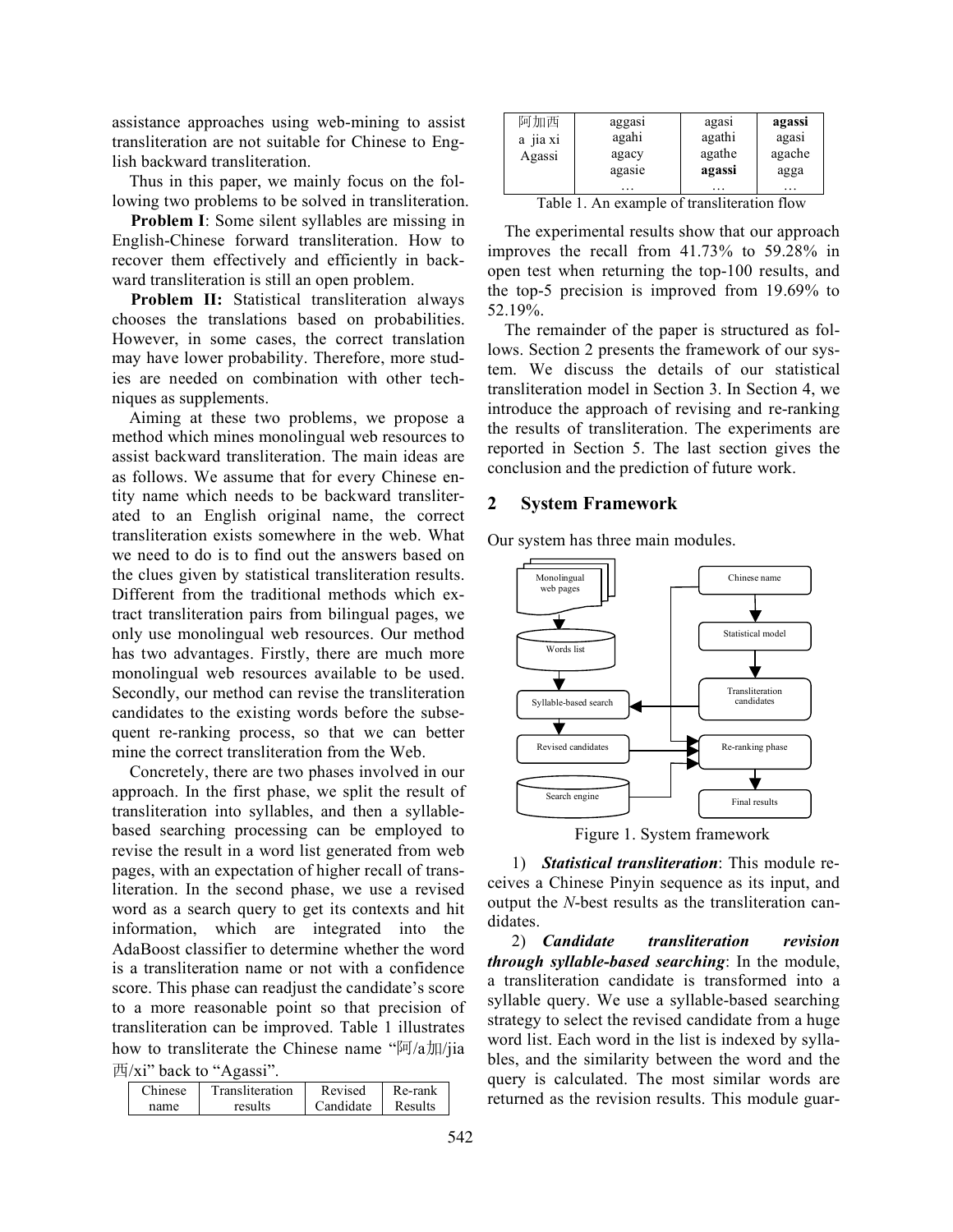antees the transliteration candidates are all existing words.

3) *Revised candidate re-ranking in web pages*: In the module, we search the revised candidates to get their contexts and hit information which we can use to score the probability of being a transliteration name. This phase doesn't generate new candidates, but re-rank the revised candidate set to improve the performance in top-5.

Under this framework, we can solve the two problems of statistical model mentioned above.

(1) The silent syllables will be given lower weights in syllable-based search, so the missing syllables will be recovered through selecting the most similar existing words which can contain some silent syllables.

(2) The query expansion technology can recall more potential transliteration candidates by expanding syllables to their "synonymies". So the mistakes introduced when selecting syllables in statistical transliteration will be corrected through giving suitable weights to synonymies.

Through the revision phase, the results of statistical model which may have illegal spelling will be mapped to its most similar existing words. That can improve the recall. In re-ranking phase, the revised candidate set will be re-ranked to put the right answer on the top using hybrid information got from web resources. So the precision of transliteration will be improved.

## **3 Statistical Transliteration Model**

We use syllables as translation units to build a statistical Chinese-English backward transliteration model in our system.

#### **3.1 Traditional Statistical Translation Model**

[P. Brown et al., 1993] proposed an IBM sourcechannel model for statistical machine translation (SMT). When the channel output  $f=f_1, f_2, ..., f_n$  observed, we use formula (1) to seek for the original sentence  $e = e_1, e_2, \ldots, e_n$  with the most likely posteriori.

$$
e' = \underset{e}{\arg\max} P(e \mid f) = \underset{e}{\arg\max} P(f \mid e)P(e) \tag{1}
$$

The translation model  $P(f | e)$  is estimated from a paired corpus of foreign-language sentences and their English translations. The language model *P*(*e*) is trained from English texts.

#### **3.2 Our Transliteration Model**

The alignment method is the base of statistical transliteration model. There are mainly two kinds of alignment methods: phoneme-based alignment [Knight and Graehl, 1998; Virga and Khudanpur, 2003] and grapheme-based alignment [Long Jiang, 2007]. In our system, we adopt the syllable-based alignment from Chinese pinyin to English syllables, where the syllabication rules mentioned in [Long Jiang et al., 2007] are used.

For example, Chinese name "希/xi 尔/er 顿 /dun" and its backward transliteration "Hilton" can be aligned as follows. "Hilton" is split into syllable sequence as "hi/l/ton", and the alignment pairs are "xi-hi", "er-l", "dun-ton".

Based on the above alignment method, we can get our statistical Chinese-English backward transliteration model as,

$$
E = \arg \max p(PY | ES)p(ES)
$$
 (2)

Where, *PY* is a Chinese Pinyin sequence, *ES* is a English syllables sequence,  $p(PY|ES)$  is the probability of translating *ES* into *PY*, *p*(*ES*) is the generative probability of a English syllable language model.

*E*

# **3.3 The Difference between Backward Transliteration and Traditional Translation**

Chinese-English backward transliteration has some differences from traditional translation.

1) We don't need to adjust the order of syllables when transliteration.

2) The language model in backward transliteration describes the relationship of syllables in words. It can't work as well as the language model describing the word relationship in sentences.

We think that the crucial problem in backward transliteration is selecting the right syllables at every step. It's very hard to obtain the exact answer only based on the statistical transliteration model. We will try to improve the statistical model performance with the assistance of mining web resources.

# **4 Mining Monolingual Web Pages to Assist Backward Transliteration**

In order to get assistance from monolingual Web resource to improve statistical transliteration, our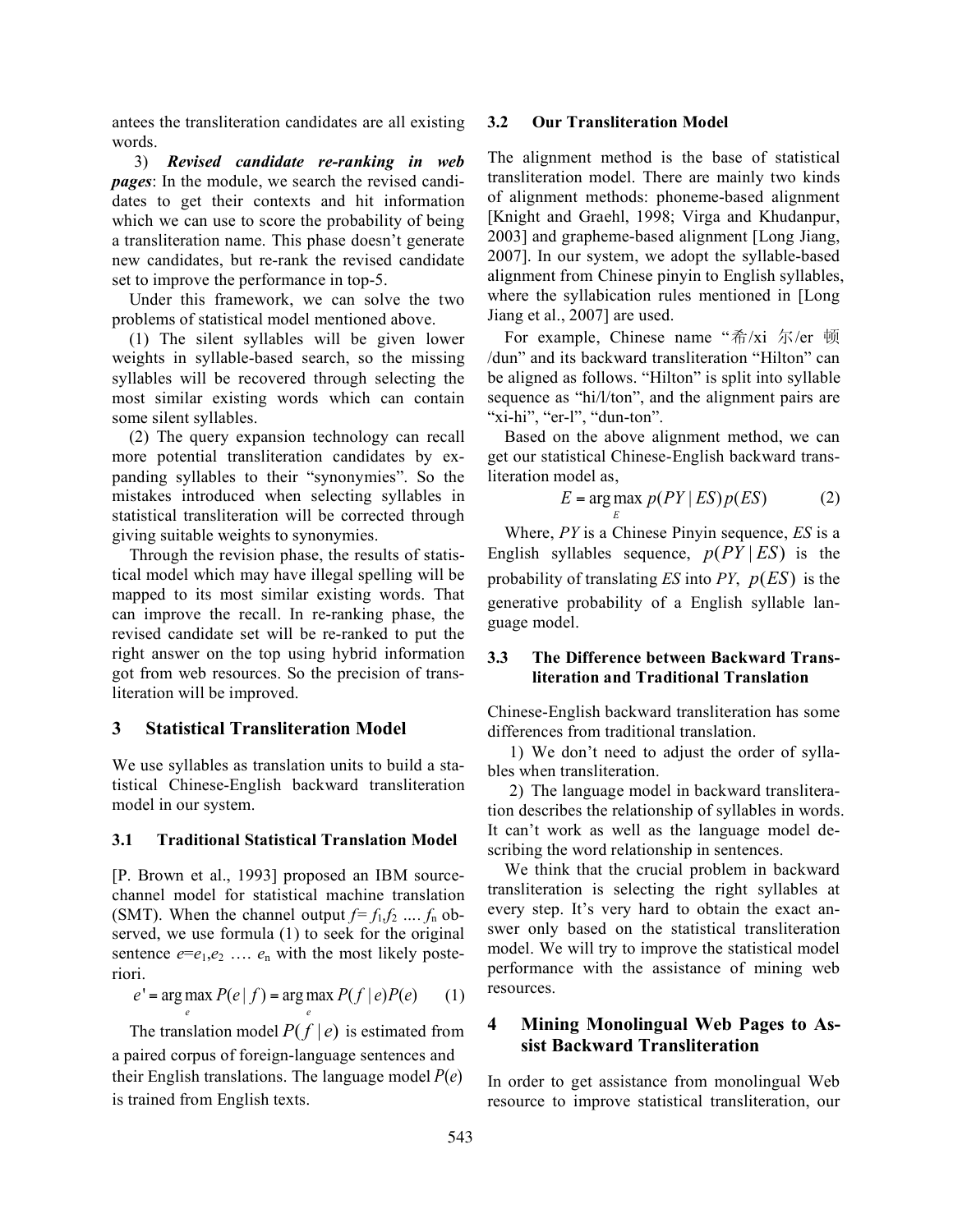method contains two main phases: "revision" and "re-ranking". In the revision phase, transliteration candidates are revised using syllable-based search in the word list, which are generated by collecting the existing words in web pages. Because the process of named entity recognition may lose some NEs, we will reserve all the words in web corpus without any filtering. The revision process can improve the recall through correcting some mistakes in the transliteration results of statistical model.

In the re-ranking phase, we search every revised candidate on English pages, score them according to their contexts and hit information so that the right answer will be given a higher rank.

# **4.1 Using Syllable-based Retrieval to Revise Transliteration Candidates**

In this section, we will propose two methods respectively for the two problems of statistical model mentioned in section 1.

#### **4.1.1 Syllable-based retrieval model**

When we search a transliteration candidate *tc*<sup>i</sup> in the word list, we firstly split it into syllables  ${es_1, es_2, \ldots. es_n}$ . Then this syllable sequence is used as a query for syllable-based searching.

We define some notions here.

- Term set  $T = \{t_1, t_2, \ldots, t_k\}$  is an orderly set of all syllables which can be viewed as terms.
- Pinyin set  $P = \{py_1, py_2, \ldots, py_k\}$  is an orderly set of all Pinyin.
- An input word can be represented by a vector of syllables  $\{es_1, es_2, \ldots. es_n\}$ .

We calculate the similarity between a transliteration result and each word in the list to select the most similar words as the revised candidates. The  ${es_1, es_2, \ldots, es_n}$  will be transformed into a vector  $V_{\text{query}} = \{t_1, t_2, \ldots, t_k\}$  where  $t_i$  represents the *i*th term in *T*. The value of  $t_i$  is equal to 0 if the *i*th term doesn't appear in query. In the same way, the word in list can also be transformed into vector representation. So the similarity can be calculated as the inner product between these two vectors.

We don't use *tf* and *idf* conceptions as traditional information retrieval (IR) to calculate the terms' weight. We use the weight of  $t_i$  to express the expectation probability of *i*th term having pronunciation. If the term has a lower probability of having pronunciation, its weight is low. So when we searching, the missing silent syllables in the results of statistical transliteration model can be recovered because such syllables have little impact on similarity measurement. The formula we used is as follows.

$$
Sim(query, word) = \frac{V_{query} \times V_{word}}{L_{word} / L_{py}}
$$
 (3)

The numerator is the inner product of two vectors. The denominator is the length of word *L*word divided by the length of Chinese pinyin sequence  $L_{\text{pv}}$ . In this formula, the more syllables in one word, the higher score of inner production it may get, but the word will get a loss for its longer length. The word which has the shortest length and the highest syllable hitting ratio will be the best.

Another difference from traditional IR is how to deal with the order of the words in a query. According to transliteration, the similarity must be calculated under the limitation of keeping order, which can't be satisfied by current methods. We use the algorithm like calculating the edit distance between two words. The syllables are viewed as the units which construct a word. The edit distance calculation finds the best matching with the least operation cost to change one word to another word by using deletion/addition/insertion operations on syllables. But the complexity will be too high to afford if we calculate the edit distance between a query and each word in the list. So, we just calculate the edit distance for the words which get high score without the order limitation. This trade off method can save much time but still keep performance.

# **4.1.2 Mining the Equivalent through Syllable Expansion**

In most collections, the same concept may be referred to using different words. This issue, known as synonymy, has an impact on the recall of most information retrieval systems. In this section, we try to use the expansion technology to solve problem II. There are three kinds of expansions to be explained below.

**Syllable expansion based on phonetic similarity:** The syllables which correspond to the same Chinese pinyin can be viewed as synonymies. For example, the English syllables "din" and "tin" can be aligned to the same Chinese pinyin "ding".

Given a Chinese pinyin sequence  $\{py_1, py_2, \ldots, py_n\}$  as the input of transliteration model, for every  $py_i$ , there are a set of syllables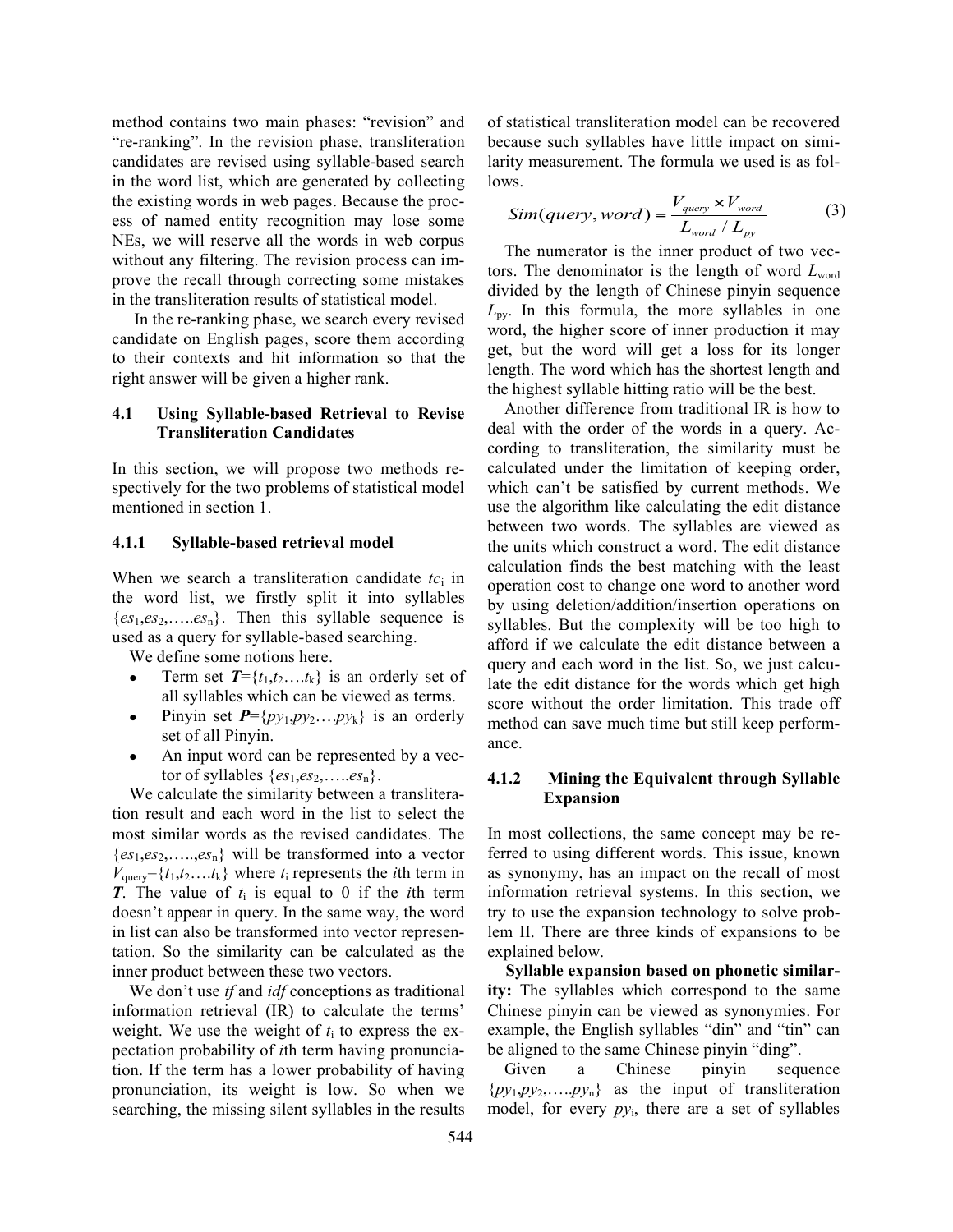${es_1, es_2 \dots, es_k}$  which can be selected as its translation. The statistical model will select the most probable one, while others containing the right answer are discarded. To solve this problem, we expand the query to take the synonymies of terms into consideration. We create an expansion set for each Chinese pinyin. A syllable *es*<sup>i</sup> will be selected into the expansion set of  $py_i$  based on the alignment probability  $P(es_i|py_i)$  which can be extracted from the training corpus. The phonetic similarity expansion is based on the input Chinese Pinyin sequence, so it's same for all candidates.

**Syllable expansion based on syllable similarity:** If two syllables have similar alignment probability with every pinyin, we can view these two syllables as synonymy. Therefore, if a syllable is in the query, its synonymies should be contained too. For example, "fea" and "fe" can replace each other.

To calculate the similarity, we first obtain the alignment probability  $P(py_i|e s_k)$  of every syllable. Then the distance between any two syllables will be calculated using formula (4).

$$
Sim(es_j, es_k) = \frac{1}{N} \sum_{i=1}^{N} P(py_i \mid es_j) P(py_i \mid es_k) \tag{4}
$$

This formula is used to evaluate the similarity of two syllables in alignment. The expansion set of the *i*th syllable can be generated by selecting the most similar N syllables. This kind of expansion is conducted upon the output of statistical transliteration model.

**Syllable expansion based on syllable edit distance:** The disadvantage of last two expansions is that they are entirely dependent on the training set. In other word, if some syllables haven't appeared in the training corpus, they will not be expanded. To solve the problem, we use the method of expansion based on edit distance. We use edit distance to measure the similarity between two syllables**,** one is in training set and the other is absent. Because the edit distance expansion is not very relevant to pronunciation, we will give this expansion method a low weight in combination. It works when new syllables arise.

**Combine the above three strategies:** We will combine the three kinds of expansion method together. We use the linear interpolation to integrate them. The formulas are follows.

$$
S = (1 - \alpha)S_{pre} + \alpha S_{sy} + \beta S_{ed}
$$
 (5)

$$
S = (1 - \alpha)S_{pre} + \alpha S_{py} + \beta S_{ed}
$$
 (6)

where  $S_{\text{pre}}$  is the score of exact matching,  $S_{\text{sy}}$  is the score of expansion based on syllables similarity and *S*py based on phonetic similarity. We will adjust these parameters to get the best performance. The experimental results and analysis will be reported in section 5.3.

## **4.2 Re-Ranking the Revised Candidates Set using the Monolingual Web Resource**

In the first phase, we have generated the revised candidate set  $\{rc_1, rc_2, ..., rc_n\}$  from the word list using the transliteration results as clues. The objective is to improve the overall recall. In the second phase, we try to improve the precision, i.e. we wish to re-rank the candidate set so that the correct answer will be put in a higher rank.

[Al-Onaizan et al., 2002] has proposed some methods to re-score the transliteration candidates. The limitation of their approach is that some candidates are propbale not existing words, with which we will not get any information from web. So it can only re-rank the transliteration results to improve the precision of top-5. In our work, we can improve the recall of transliteration through the revising process before re-ranking.

In this section, we employ the AdaBoost framework which integrates several kinds of features to re-rank the revised candidate set. The function of the AdaBoost classifier is to calculate the probability of the candidate being a NE. Then we can rerank the revised candidate set based on the score. The features used in our system are as follows.

**NE or not:** Using *rc*<sup>i</sup> as query to search for monolingual English Web Pages, we can get the context set  $\{T_{i1}, T_{i2}, \ldots, T_{in}\}$  of  $rc_i$ . Then for every  $T_{ik}$ , we use the named entity recognition (NER) software to determine whether  $rc<sub>i</sub>$  is a NE or not. If  $rc<sub>i</sub>$  is recognized as a NE in some  $T_{ik}$ ,  $rc<sub>i</sub>$  will get a score. If *rc*<sup>i</sup> can't be recognized as NE in any contexts, it will be pruned.

**The hit of the revised candidate:** We can get the hit information of *rc*<sup>i</sup> from search engine. It is used to evaluate the importance of *rc*i. Unlike [Al-Onaizan et al., 2002], in which the hit can be used to eliminate the translation results which contain illegal spelling, we just use hit number as a feature.

**The limitation of compound NEs:** When transliterating a compound NE, we always split them into several parts, and then combine their transliteration results together. But in this circumstance,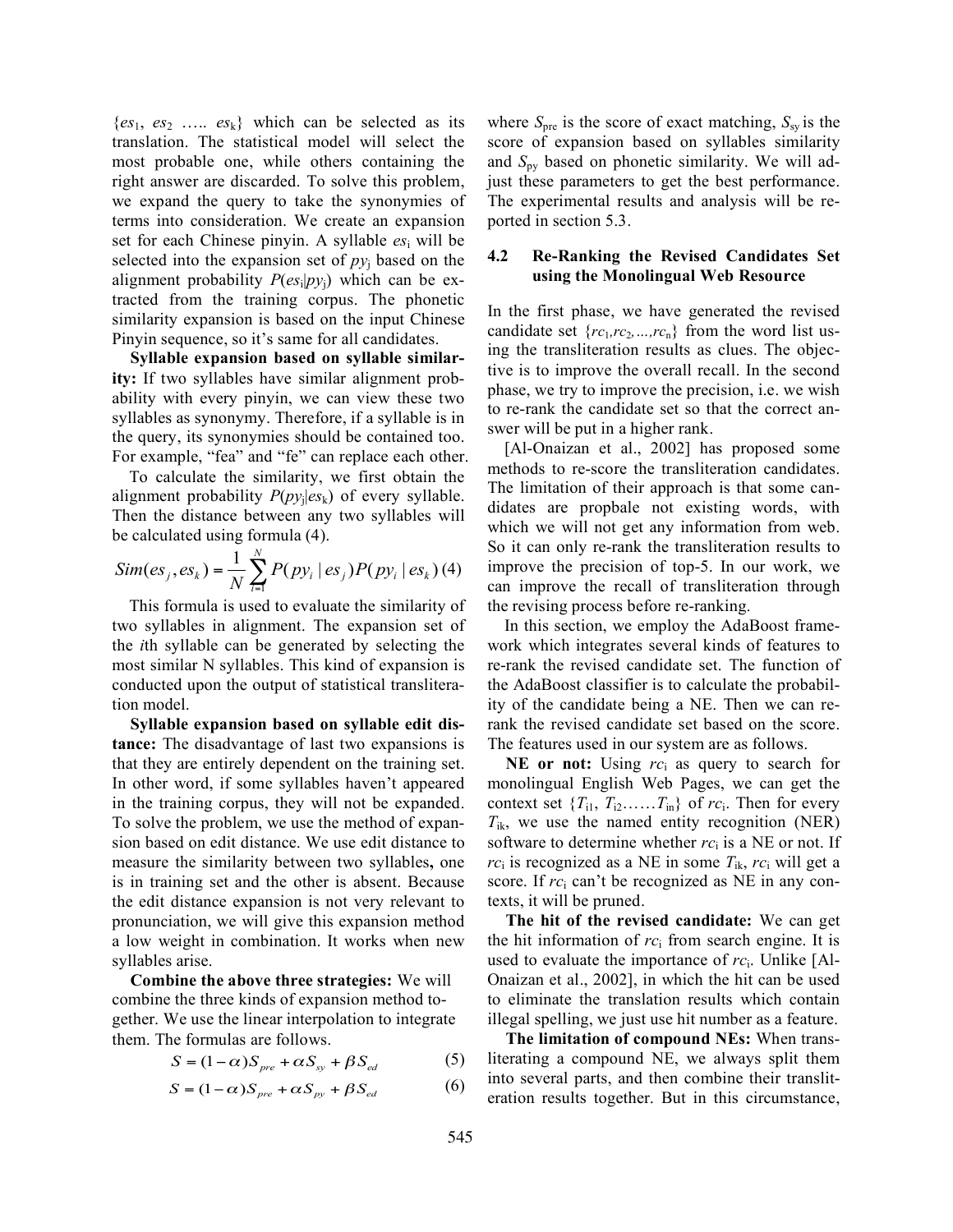every part can add a limitation in the selection of the whole NE. For example: "希/xi拉/la里/li ⋅ 克 /ke林/lin顿/dun" is a compound name. "希/xi拉/la 里/li" can be transliterate to "Hilary" or "Hilaly" and "克/ke林/lin顿/dun" can be transliterate to "Clinton" or "Klinton". But the combination of "Hilary⋅Clinton" will be selected for it is the most common combination. So the hit of combination query will be extracted as a feature in classifier.

**Hint words around the NE:** We can take some hint words around the NE into the query, in order to add some limitations to filter out noisy words. For example: "总统 (president)" can be used as hint word for "克林顿 (Clinton)". To find the hint words, we first search the Chinese name in Chinese web pages. The frequent words can be extracted as hint words and they will be translated to English using a bilingual dictionary. These hint words are combined with the revised candidates to search English web pages. So, the hit of the query will be extracted as feature.

The formula of AdaBoost is as follow.

$$
H(x) = sign(\sum_{t=1}^{T} \alpha_t h_t(x))
$$
 (7)

Where  $\alpha$ <sub>t</sub> is the weight for the *i*th weak classifier  $h_t(x)$ .  $\alpha_t$  can be calculated based on the precision of its corresponding classifier.

## **5 Experiments**

We carry out experiments to investigate how much the revision process and the re-ranking process can improve the performance compared with the baseline of statistical transliteration model. We will also evaluate to which extents we can solve the two problems mentioned in section 1 with the assistance of Web resources.

## **5.1 Experimental data**

The training corpus for statistical transliteration model comes from the corpus of Chinese <-> English Name Entity Lists v 1.0 (LDC2005T34). It contains 565,935 transliteration pairs. Ruling out those pairs which are not suitable for the research on Chinese-English backward transliteration, such as Chinese-Japanese, we select a training set which contains 14,443 pairs of Chinese-European & American person names. In the training set, 1,344 pairs are selected randomly as the close test data. 1,294 pairs out of training set are selected as the open test data. To set up the word list, a 2GB-sized collection of web pages is used. Since 7.42% of the names in the test data don't appear in the list, we use *Google* to get the web page containing the absent names and add these pages into the collection. The word list contains 672,533 words.

#### **5.2 Revision phase vs. statistical approach**

Using the results generated from statistical model as baseline, we evaluate the revision module in recall first. The statistical transliteration model works in the following 4 steps: 1) Chinese name are transformed into pinyin representation and the English names are split into syllables. 2) The  $GIZA++<sup>1</sup>$  tool is invoked to align pinyin to syllables, and the alignment probabilities  $P(py \mid es)$  are obtained. 3) Those frequent sequences of syllables are combined as phrases. For example, "be/r/g" $\rightarrow$ "berg", "s/ky" $\rightarrow$ "sky". 4) *Camel*<sup>2</sup> decoder is executed to generate 100-best candidates for every name.

We compare the statistical transliteration results with the revised results in Table 2. From Table 2 we can find that the recall of top-100 after revision is improved by 13.26% in close test set and 17.55% in open test set. It proves that the revision module is effective for correcting the mistakes made in statistical transliteration model.

|         | results                                   | Transliteration | Revised results |        |  |  |
|---------|-------------------------------------------|-----------------|-----------------|--------|--|--|
|         | close                                     | open            | close           | open   |  |  |
| Top1    | 33.64%                                    | 9.41%           | 27.15%          | 11.04% |  |  |
| Top5    | 40.37%                                    | 13.38%          | 42.83%          | 19.69% |  |  |
| Top10   | 47.79%                                    | 17.56%          | 56.98%          | 26.52% |  |  |
| Top20   | 61.88%                                    | 25.44%          | 71.05%          | 37.81% |  |  |
| Top50   | 66.49%                                    | 36.19%          | 82.16%          | 46.22% |  |  |
| Top100  | 72.52%                                    | 41.73%          | 85.78%          | 59.28% |  |  |
| $-11-2$ | $\sim$ $\sim$ $\sim$ $\sim$ $\sim$ $\sim$ | $\mathbf{1}$    | $\sim$          |        |  |  |

Table 2. Statistical model vs. Revision module

To show the effects of the revision on the two above-mentioned problems in which the statistical model does not solve well: the losing of silent syllables and the selection bias problem, we make a statistics of the improvements with a measurement of "correction time".

For a Chinese word whose correct transliteration appears in top-100 candidates only if it has been

 $\frac{1}{2}$  http://www.fjoch.com/GIZA++.html<br> $\frac{2}{2}$  http://www.nlp.org.cn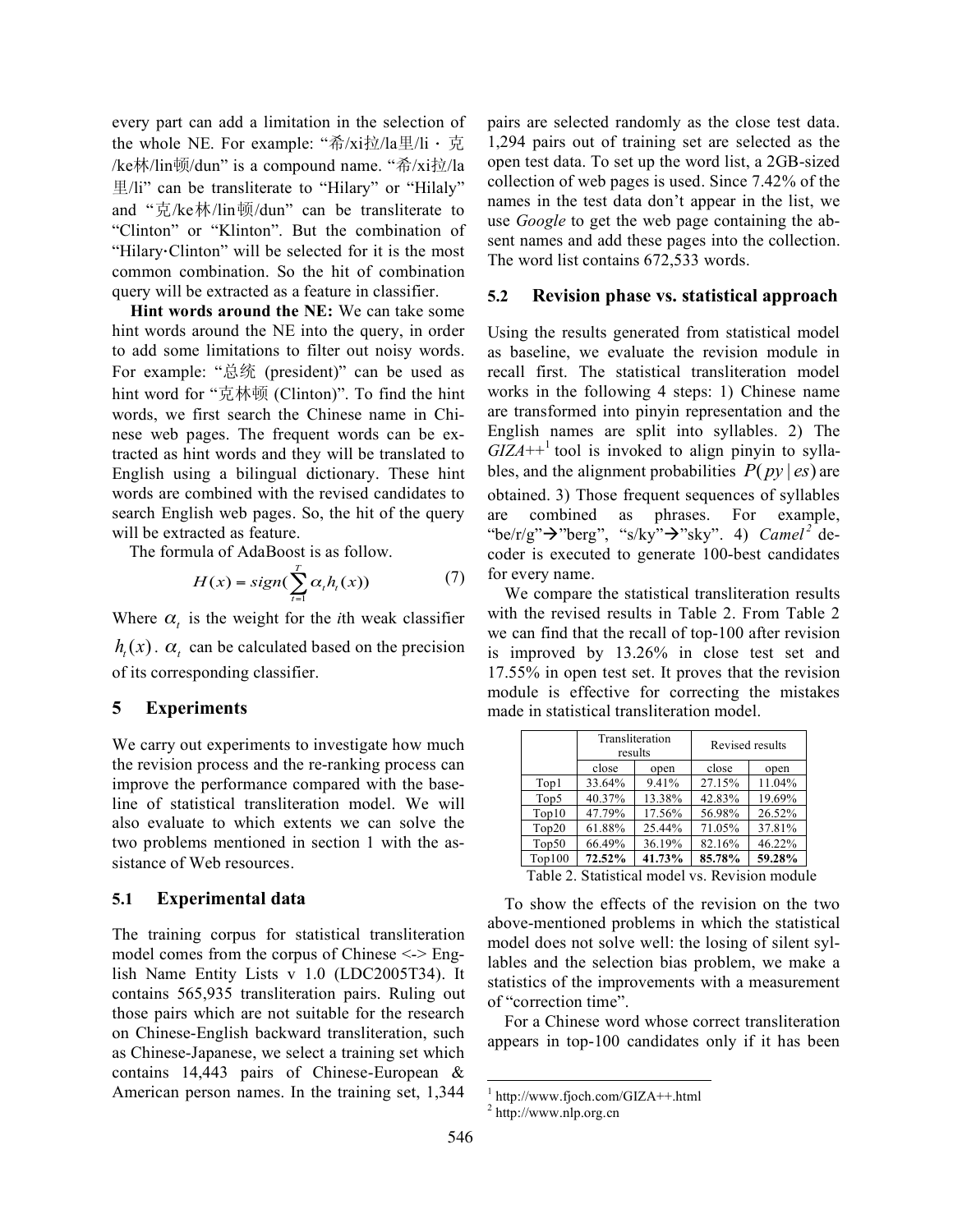revised, we count the "correction time". For example, when "Argahi" is revised to "Agassi" the correction time is "1" for Problem II and "1" for Problem I, because in "hi" $\rightarrow$  "si" the syllable is expanded, and in "si"  $\rightarrow$ "ssi" an "s" is added.

|                                     | Close test | Open test |  |  |  |  |
|-------------------------------------|------------|-----------|--|--|--|--|
| Problem I                           | 0.6931     | 0.7853    |  |  |  |  |
| Problem II                          | 0.9264     | 1.1672    |  |  |  |  |
| Table 3. Average time of correction |            |           |  |  |  |  |

This measurement reflects the efficiency of the revision of search strategy, in contrast to those spelling correction techniques in which several operations of "add" and "expand" are inevitable. It has proved that the more an average correction time is, the more efficient our strategy is.



Figure 2. Length influence in recall comparison

The recall of the statistical model relies on the length of English name in some degree. It is more difficult to obtain an absolutely correct answer for longer names, because they may contain more silent and confused syllables. However, through the revision phase, this tendency can be effectively alleviated. In Figure 2, we make a comparison between the results of the statistical model and the revision module with the changing of syllable's length in open test. The curves demonstrate that the revision indeed prevents the decrease of recall for longer names.

# **5.3 Parameter setting in the revision phase**

We will show the experimental results when setting different parameters for query expansion. In the expansion based on phonetic similarity, for every Chinese pinyin, we select at most 20 syllables to create an expansion set. We set  $\beta = 0.1$  in formula (5). The results are shown in the columns labeled "exp1" in Table 4.

From the results we can conclude that, we get the best performance when  $\alpha = 0.4$ . That means the performance is best when the weight of exact matching is a little larger than the weight of fuzzy matching. We can also see that, higher weight of exact matching will lead to low recall, while higher weight of fuzzy matching will bring noise in.

The expansion method based on syllable similarity is also evaluated. For every syllable, we select at most 15 syllables to create the expansion set. We set  $\beta = 0.1$ . The results are shown in the columns labeled "exp2" in Table 4.

From the results we can conclude that, we get the best performance when  $\alpha = 0.5$ . It means that we can't put emphasis on any matching methods. Comparison with the expansion based on phonetic similarity, the performance is poorer. It means that the expansion based on phonetic similarity is more suitable for revising transliteration candidates.

## **5.4 Revision phase vs. re-ranking phase**

After the phase of revising transliteration candidates, we re-rank the revised candidate set with the assistance of monolingual web resources. In this section, we will show the improvement in precision after re-ranking.

We have selected four kinds of features to integrate in the AdaBoost framework. To determine whether the candidate is NE or not in its context, we use the software tool *Lingpipe* 3 . The queries are sent to *google*, so that we can get the hit of queries and the top-10 snippets will be extracted as context.

The comparison of revision results and reranking results is shown as follows.

|        | Revised results |        | Re-ranked results |        |  |  |
|--------|-----------------|--------|-------------------|--------|--|--|
|        | close           | open   | close             | open   |  |  |
| Top1   | 27.15%          | 11.04% | 58.08%            | 38.63% |  |  |
| Top5   | 42.83%          | 19.69% | 76.35%            | 52.19% |  |  |
| Top10  | 56.98%          | 26.52% | 83.92%            | 54.33% |  |  |
| Top20  | 71.05%          | 37.81% | 83.92%            | 57.61% |  |  |
| Top50  | 82.16%          | 46.22% | 83.92%            | 57.61% |  |  |
| Top100 | 85.78%          | 59.28% | 85.78%            | 59.28% |  |  |

Table 5. Revision results vs. Re-ranking results

From these results we can conclude that, after re-ranking phase, the noisy words will get a lower

 <sup>3</sup> http://www.alias-i.com/lingpipe/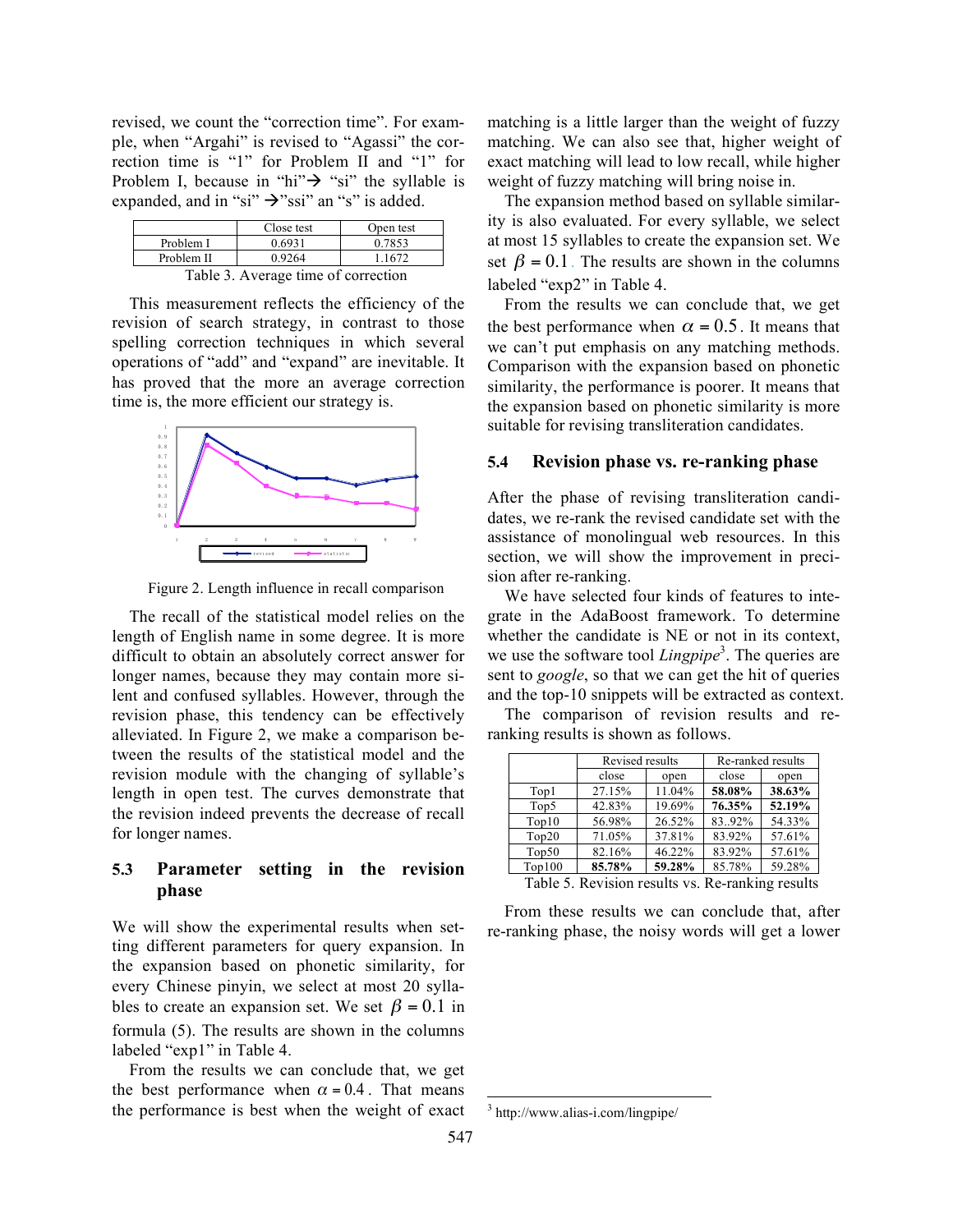|        | $\alpha = 0.2$ |       | $\alpha = 0.3$ |       | $\alpha = 0.4$ |       |       | $\alpha = 0.5$ | $\alpha = 0.6$ |       | $\alpha = 0.7$ |       |       | $\alpha = 0.8$ |
|--------|----------------|-------|----------------|-------|----------------|-------|-------|----------------|----------------|-------|----------------|-------|-------|----------------|
|        | expl           | exp2  | expl           | exp2  | expl           | exp2  | expl  | exp2           | expl           | exp2  | expl           | exp2  | expl  | exp2           |
| Top1   | 13.46          | 13.32 | 13.79          | 13.61 | 11.04          | 12.70 | 11.65 | 10.93          | 10.83          | 1.25  | 9.62           | 10.63 | 8.73  | 10.18          |
| Top5   | 21.58          | 19.59 | 23.27          | 20.17 | 19.69          | 18.28 | 21.07 | 17.25          | 22.05          | 16.84 | 7.90           | 16.26 | 17.38 | 15.34          |
| Top10  | 27.39          | 22.71 | 28.41          | 24.73 | 26.52          | 22.93 | 26.83 | 21.81          | 27.26          | 20.39 | 24.38          | 21.20 | 25.42 | 18.20          |
| Top20  | 35.23          | 34.88 | 35.94          | 29.49 | 37.81          | 31.57 | 38.59 | 33.04          | 36.52          | 31.72 | 35.25          | 29.75 | 34.65 | 27.62          |
| Top50  | 43.91          | 40.63 | 43.75          | 40.85 | 46.22          | 41.46 | 48.72 | 42.79          | 45.48          | 40.49 | 41.57          | 39.94 | 42.81 | 38.07          |
| Top100 | 53.76          | 48.47 | 54.38          | 52.04 | 59.28          | 53.15 | 57.36 | 53.46          | 55.19          | 51.83 | 55.63          | 49.52 | 53.41 | 47.15          |

Table 4. Parameters Experiment

rank. Through the revision module, we get both higher recall and higher precision than statistical transliteration model when at most 5 results are returned.

We also use the average rank and average reciprocal rank (ARR) [Voorhees and Tice, 2000] to evaluate the improvement. ARR is calculated as

$$
ARR = \frac{1}{M} \sum_{i=1}^{M} \frac{1}{R(i)}
$$
 (8)

where  $R(i)$  is the rank of the answer of *i*th test word. *M* is the size of test set. The higher of ARR, the better the performance is.

The results are shown as Table 6.

|                 | Statistical<br>model                      |        | Revision |        | Re-rank<br>Module |        |  |  |  |
|-----------------|-------------------------------------------|--------|----------|--------|-------------------|--------|--|--|--|
|                 |                                           |        |          | module |                   |        |  |  |  |
|                 | close                                     | open   | close    | open   | close             | open   |  |  |  |
| Average<br>rank | 37.63                                     | 70.94  | 24.52    | 58.09  | 16.71             | 43.87  |  |  |  |
| ARR             | 0.3815                                    | 0.1206 | 0.3783   | 0.1648 | 0.6519            | 0.4492 |  |  |  |
|                 | $-11$<br>$\cdots$<br>$\sqrt{2}$<br>$\sim$ |        |          |        |                   |        |  |  |  |

Table 6. ARR and AR evaluation

The ARR after revision phase is lower than the statistical model. Because the goal of revision module is to improve the recall as possible as we can, some noisy words will be introduced in. The noisy words will be pruned in re-ranking module. That is why we get the highest ARR value at last. So we can conclude that the revision module improves recall and re-ranking module improves precision, which help us get a better performance than pure statistical transliteration model

## **6 Conclusion**

In this paper, we present a new approach which can revise the results generated from statistical transliteration model with the assistance of monolingual web resource. Through the revision process, the recall of transliteration results has been improved from 72.52% to 85.78% in the close test set and from 41.73% to 59.28% in open test set, respectively. We improve the precision in re-ranking phase, the top-5 precision can be improved to 76.35% in close test and 52.19% in open test. The

promising results show that our approach works pretty well in the task of backward transliteration.

In the future, we will try to improve the similarity measurement in the revision phase. And we also wish to develop a new approach using the transliteration candidates to search for their right answer more directly and effectively.

# **Acknowledgments**

The work is supported by the National High Technology Development 863 Program of China under Grants no. 2006AA01Z144, the National Natural Science Foundation of China under Grants No. 60673042, the Natural Science Foundation of Beijing under Grants no. 4073043.

#### **References**

- Yaser Al-Onaizan and Kevin Knight. 2002. Translating named entities using monolingual and bilingual resources. In Proc.of ACL-02.
- Kevin Knight and Jonathan Graehl. 1998. Machine Transliteration. Computational Linguistics 24(4).
- Wei-Hao Lin and Hsin-His Chen. 2002 Backward Machine Transliteration by Learning Phonetic Similarity. In Proc. Of the 6th CoNLL
- Donghui Feng, Yajuan Lv, and Ming Zhou. 2004. A New Approach for English-Chinese Named Entity Alignment. In Proc. of EMNLP-2004.
- Long Jiang, Ming Zhou, Lee-Feng Chien, and Cheng Niu, 2007. Named Entity Translation with Web Mining and Transliteration. In Proc. of IJCAI-2007.
- Wei Gao. 2004. Phoneme-based Statistical Transliteration of Foreign Name for OOV Problem. A thesis of Master. The Chinese University of Hong Kong.
- Ying Zhang, Fei Huang, Stephan Vogel. 2005. Mining translations of OOV terms from the web through cross-lingual query expansion. SIGIR 2005.
- Pu-Jen Cheng, Wen-Hsiang Lu, Jer-Wen Teng, and Lee-Feng Chien. 2004 Creating Multilingual Translation Lexicons with Regional Variations Using Web Corpora. In Proc. of ACL-04
- Masaaki Nagata, Teruka Saito, and Kenji Suzuki. 2001. Using the Web as a Bilingual Dictionary. In Proc. of ACL 2001 Workshop on Data-driven Methods in Machine Translation.